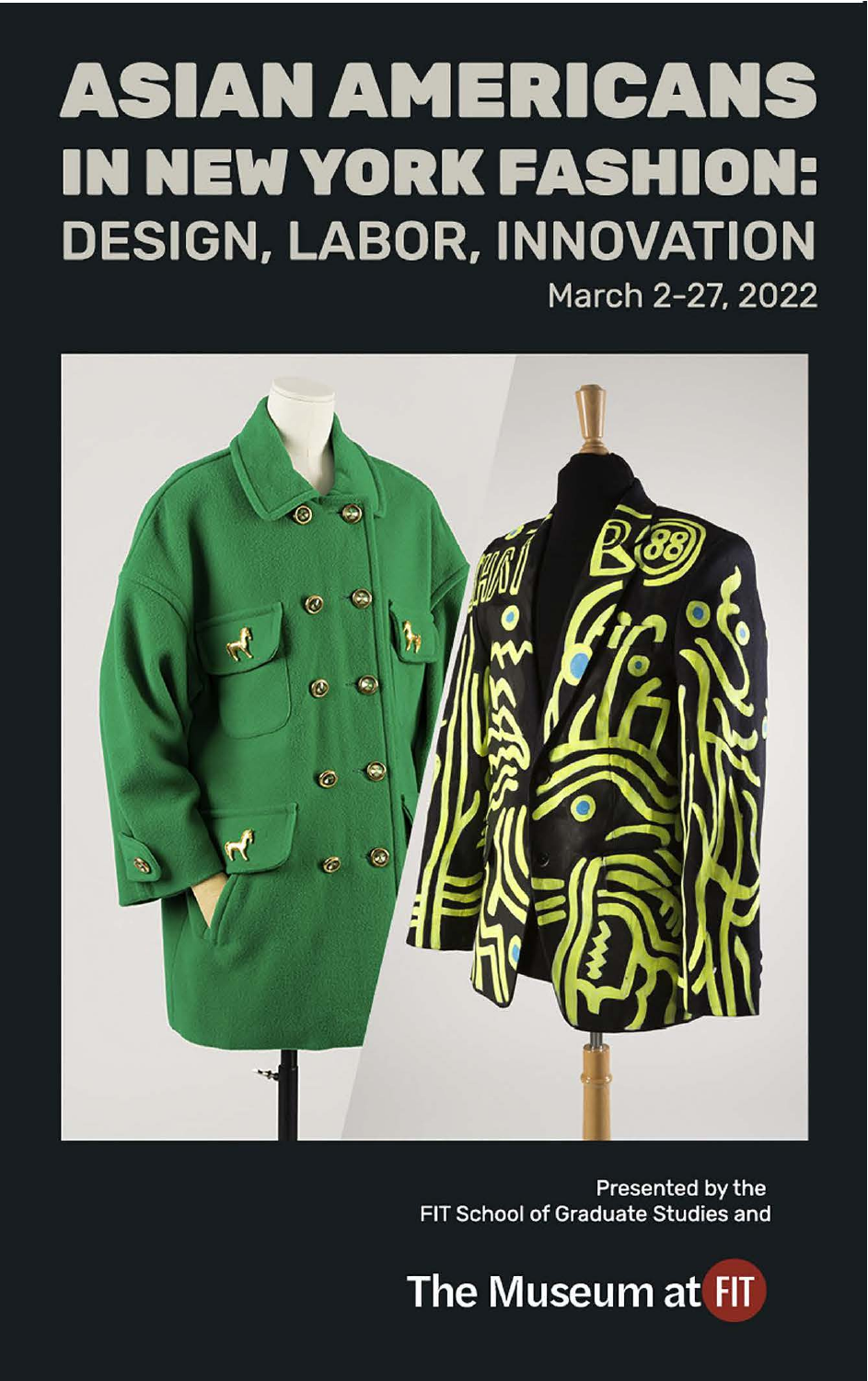# ASIAN AMERICANS IN NEW YORK FASHION: DESIGN, LABOR, INNOVATION March 2-27, 2022

*Asian Americans in New York Fashion: Design, Labor, Innovation* celebrates the Asian American community's diverse contributions to the fashion industry. The recent rise of violent, racially motivated attacks against Asian Americans in connection with the COVID-19 pandemic has shown the need to increase support and awareness around the complex narratives and expansive achievements of this community. New York City is a fashion capital with a large and diverse Asian American community whose members contribute to every aspect of fashion production, from manufacturing to creative design. This exhibition does not attempt to represent the entire Asian American experience; instead, it highlights the depth and variety of Asian American design through object-based analysis. The exhibition examines topics such as labor and process in addition to exploring design motivation.

Artist Ruben Toledo's 1997 "The Tug of War Continues..." illustration shows how Asian American designers have acted as pillars, supporting one another and the American fashion industry as a whole, over the past few decades. However, the Asian American community has faced discrimination and exploitation, leading to their under-recognition and invisibility in the fashion industry, especially in production and manufacturing. Yeohlee Teng's brown jacket with gold sequins contains a tag with the seamstress's name, "Sue," under the brand label. The inclusion of Sue's name inside the jacket makes her role in its creation visible and also reflects Teng's high regard for garment workers. Harvey Wang's photographs of New York City garment workers serve to further humanize fashion labor by showing the actual people behind garment construction. Two publications, titled *UNITE!* and *Justice*, provide a space for unheard voices to expand the conversation around fashion production and showcase the large number of Asian Americans that were and are involved in the garment industry.

A designer's use of fashion materials can be influenced by many variables, including family history and political and aesthetic ideology. Naeem Khan, for example, has an intergenerational connection to the global fashion industry through his family's embroidery company in Mumbai, India. Khan's signature interest in embellishment, as seen in the embroidered bodice of his Riazee evening dress, demonstrates his continued engagement with his family's legacy.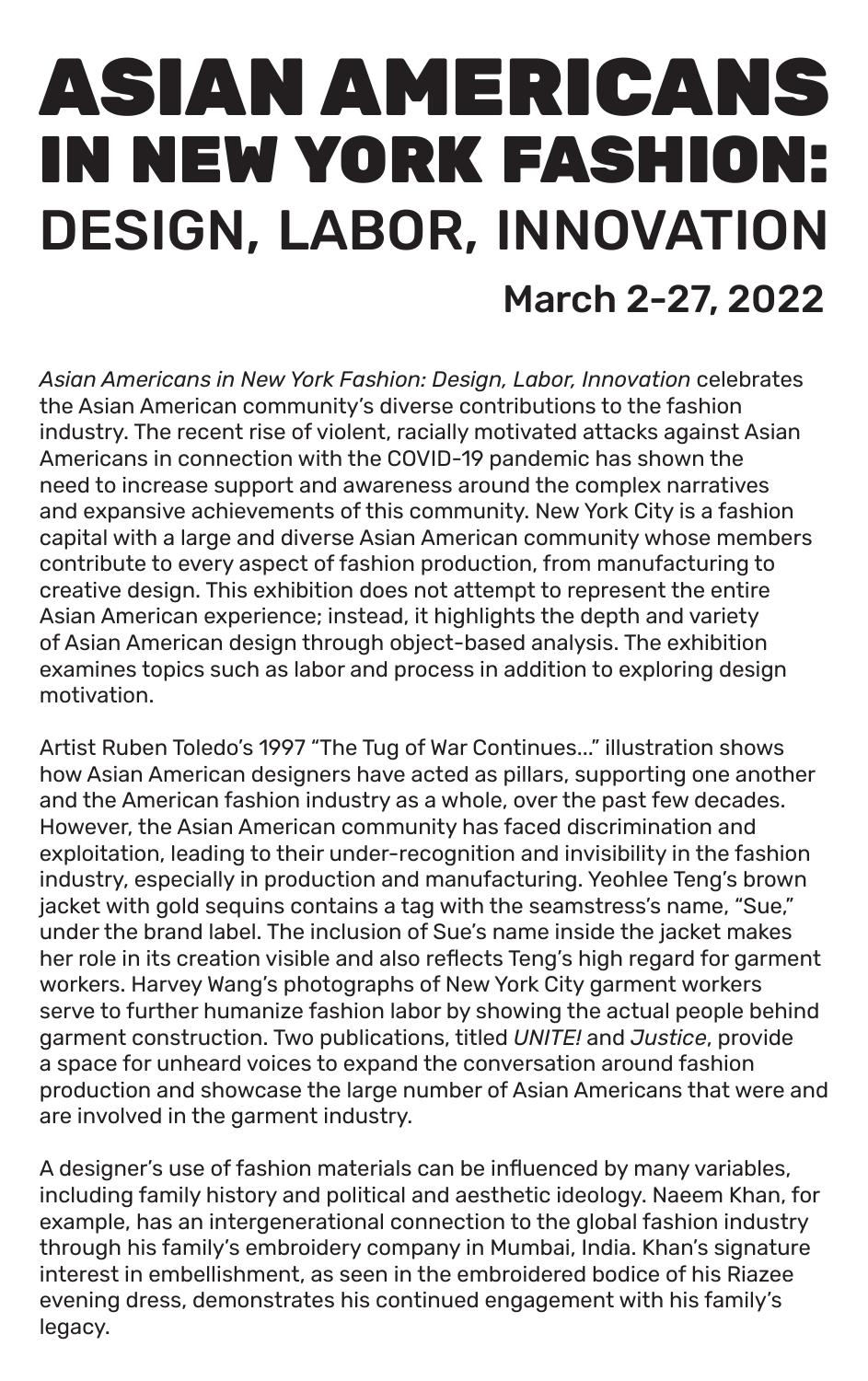

Jean Yu, Lingerie Set, Spring/ Summer 2005, The Museum at FIT, 2005.55.1, Gift of Jean Yu



Yeohlee Teng, Jacket, Fall 1997, The Museum at FIT, 99.43.2, Gift of Yeohlee New York



Naeem Khan for Riazee Boutique, Evening Dress, Circa 1992-94, Lent by Adnan Ege Kutay



Thakoon Panichgul, Dress, Resort 2009, The Museum at FIT, 2009.20.1, Museum Purchase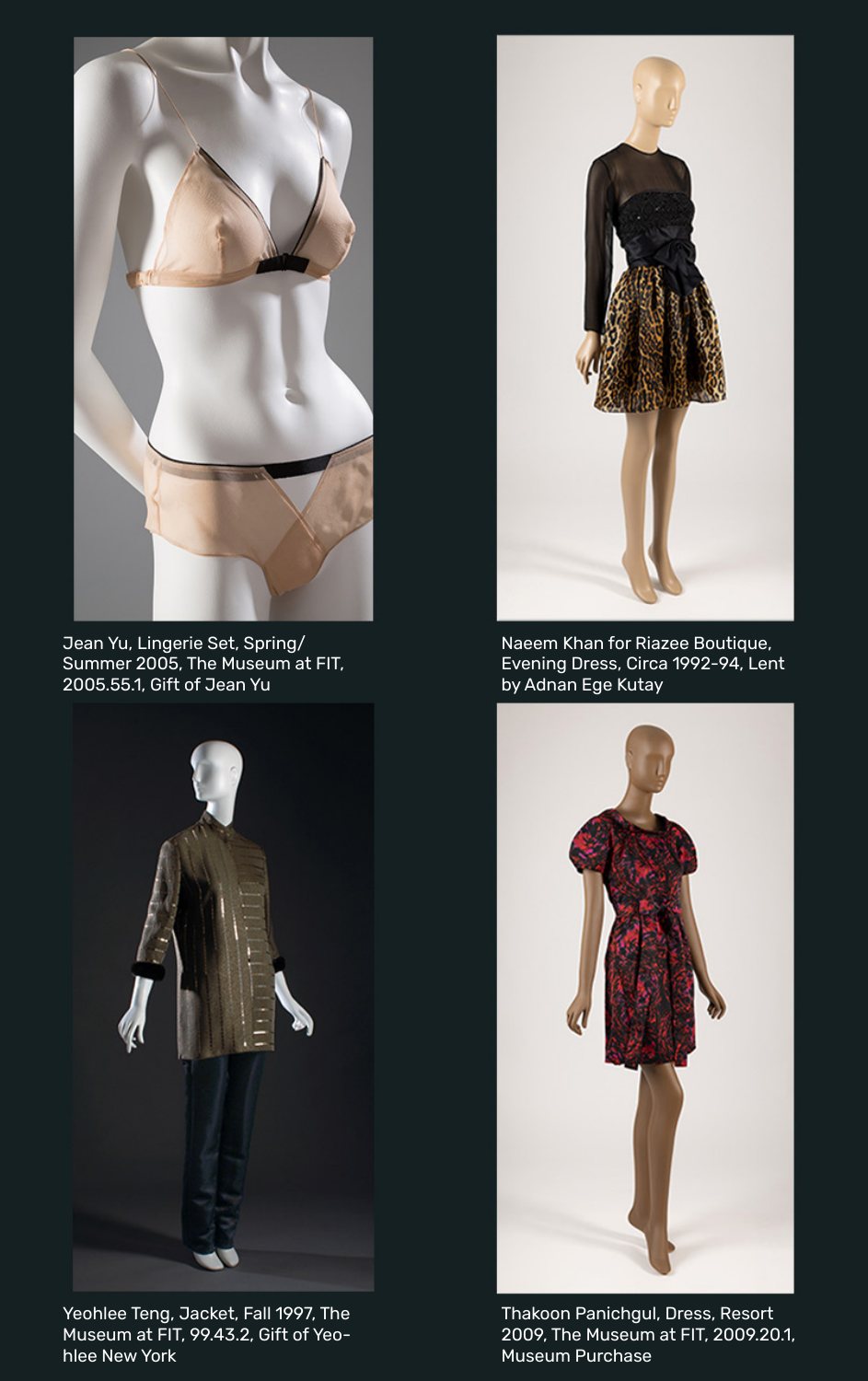Material choice can also express beliefs on the fashion industry's wasteful practices. Mary Ping and Jean Yu both advocate for sustainability in their work. Jean Yu's made-to-measure lingerie embraces artisanal production to promote the longevity rather than the disposability of clothing. Likewise, Ping's use of canvas to interpret a Balenciaga motorcycle bag offers a comment on both sustainability and minimalism.

Asian American designers create an expansive range of design narratives, expressing their roles in the industry, their sources of inspiration, and how they consider their clientele. A one-of-a-kind jacket commissioned by Shail Upadhya bridges fashion and art, while a ready-to-wear coat by designer Gemma Kahng shows the contrasting role of mass-produced design in the New York fashion industry. An Opening Ceremony ensemble and a look by Public School both incorporate layered references to streetwear. The brands fuse cultural elements through motifs, decorative elements, and silhouettes, such as Opening Ceremony's use of a Korean landscape print on a biker jacket and Public School's mixing of playful fringe and military fatigues. These designs embody the personal experiences of the designers and pay homage to the locations they associate with home. Public School discussed the importance of New York City as part of their design inspiration in *Women's Wear Daily* in 2014, stating, "Streetwear is such a hot topic right now, but to us it's really inherent in who we are and collectively our passion for New York City as our foundation."

Several garments in *Asian Americans in New York Fashion: Design, Labor, Innovation* embody visibility and success. A 1950s evening gown designed by Linda Kinoshita and worn by actress Lisa Kirk shows the history of Asian American designers beyond the late twentieth century and their influence through styles worn by prominent clients. Kinoshita's dress is the oldest piece in the exhibition and indicates a deeper history of Asian Americans' presence in design roles. On a larger stage, Michelle Obama wore Thakoon Panichgul's multicolor printed dress to the 2008 Democratic National Convention, creating unprecedented exposure for Panichgul who produced similar versions of Obama's dress for an interested public. Together, these pieces represent the important role designers have played in dressing influential American fashion icons and in crafting America's fashion identity.

The exhibition concludes with a video display of runway shows from emerging designers Sandy Liang and Peter Do. Liang's collection draws on the style created by her local community by looking at elderly women in Chinatown for fashion inspiration. Peter Do, by contrast, looks to the future with his innovative use of technologically advanced spacer material (insulated synthetic rubber) and tailored designs. These videos, accompanied by garments and other material objects, show that the legacy that Asian Americans contribute to the New York fashion industry stretches from the workroom to the red carpet, each role equally important and impactful in defining the fashion industry as a whole.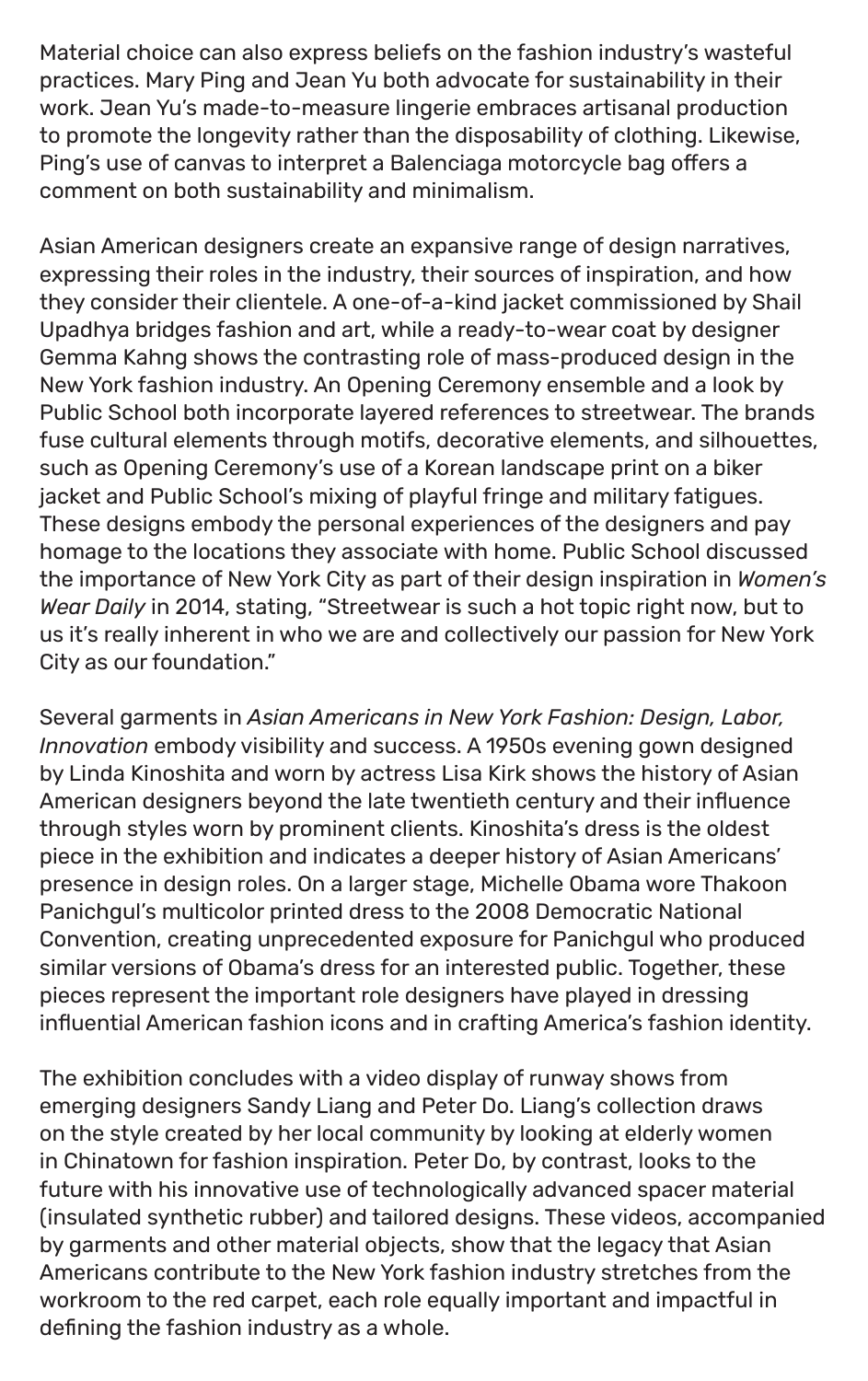Dao-Yi Chow and Maxwell Osborne, Public School NYC, Ensemble, Fall 2016, The Museum at FIT, 2016.64.1, Gift of Public School NYC

Carol Lim and Humberto Leon, Opening Ceremony, Ensemble, Spring 2014, The Museum at FIT, 2013.54.1, Gift of Opening **Ceremony** 

COVER IMAGES:

LEFT: Gemma Kahng, Jacket, Fall 1991, The Museum at FIT, 2002.56.3,Gift of Linda Tain RIGHT: Shail Upadhya, Jacket, 1988, The Museum at FIT, 2013.36.2, Gift of The Estate of Shail Upadhya